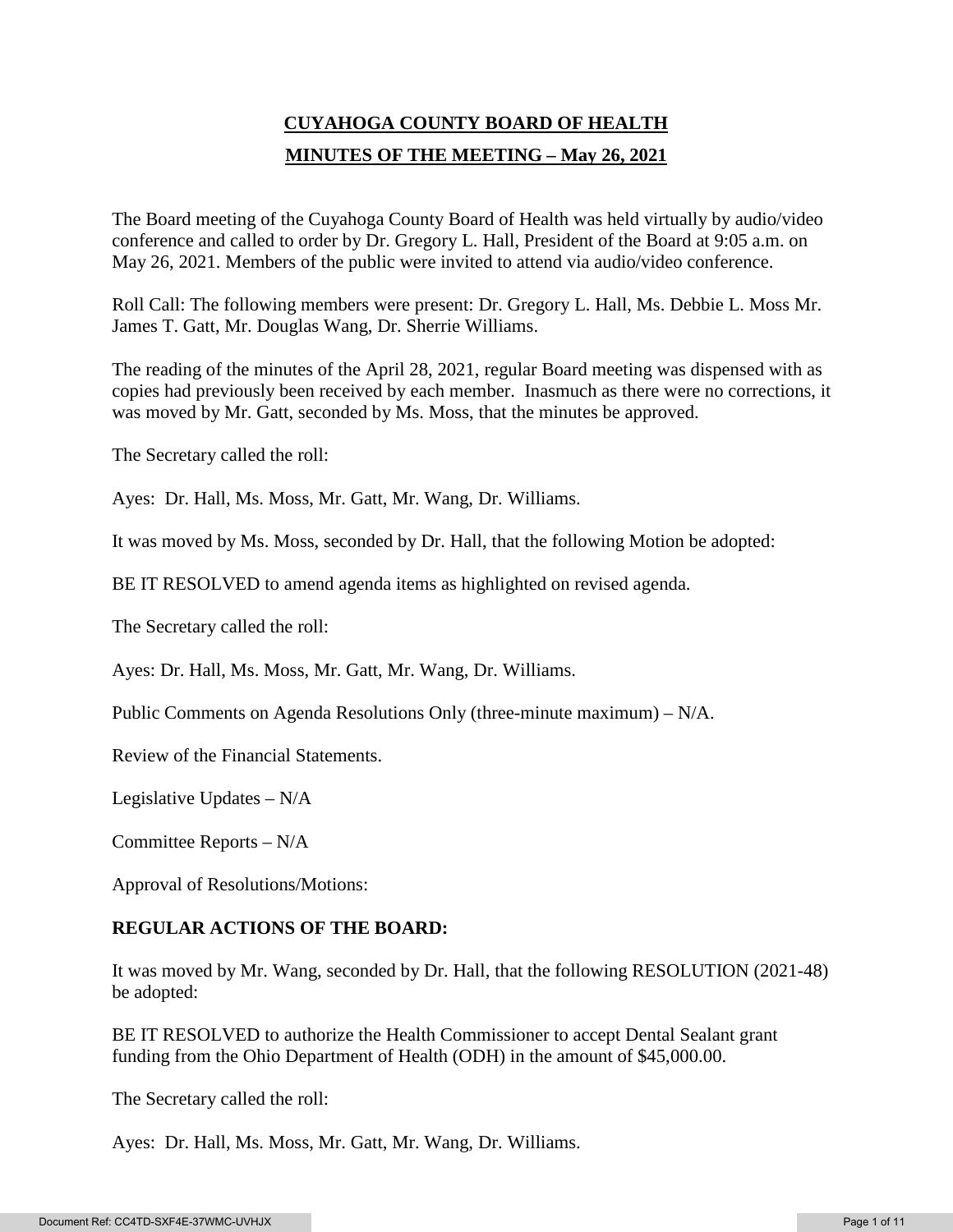It was moved by Mr. Wang, seconded by Ms. Moss, that the following RESOLUTION (2021- 49) be adopted:

BE IT RESOLVED to authorize the Health Commissioner to accept the COVID-19 Vaccine Equity Supplemental Local Health Department grant from the Ohio Department of Health (ODH) in the amount of \$770,134.00.

The Secretary called the roll:

Ayes: Dr. Hall, Ms. Moss, Mr. Gatt, Mr. Wang, Dr. Williams.

It was moved by Ms. Moss, seconded by Mr. Gatt, that the following RESOLUTION (2021-50) be adopted:

BE IT RESOLVED to authorize the Health Commissioner to enter and execute a contract with The City of Cleveland Police Department under the Overdose Data To Action (OD2A) grant from June 1, 2021 through August 31, 2021 in an amount not to exceed \$35,000.00.

The Secretary called the roll:

Ayes: Dr. Hall, Ms. Moss, Mr. Gatt, Mr. Wang, Dr. Williams.

It was moved by Mr. Gatt, seconded by Mr. Wang, that the following RESOLUTION (2021-51) be adopted:

BE IT RESOLVED to authorize the Health Commissioner to accept an addendum to the contract with The MetroHealth System under the Overdose Data To Action grant to increase the amount to be paid to The MetroHealth System from \$1,250,383.00 to \$1,344,966.00 (Resolution 2020- 121).

The Secretary called the roll:

Ayes: Dr. Hall, Ms. Moss, Mr. Gatt, Mr. Wang; Dr. Williams abstained due to her employment at The MetroHealth System.

It was moved by Dr. Williams, seconded by Mr. Wang, that the following RESOLUTION (2021- 52) be adopted:

BE IT RESOLVED to authorize the Health Commissioner to enter and execute a contract with The Greater Cleveland Healthcare Association under the HealthComp Foundation grant from January 1, 2021 through December 31, 2021 in an amount not to exceed \$124,907.24.

The Secretary called the roll:

Ayes: Dr. Hall, Ms. Moss, Mr. Gatt, Mr. Wang, Dr. Williams.

It was moved by Ms. Moss, seconded by Mr. Wang, that the following RESOLUTION (2021- 53) be adopted: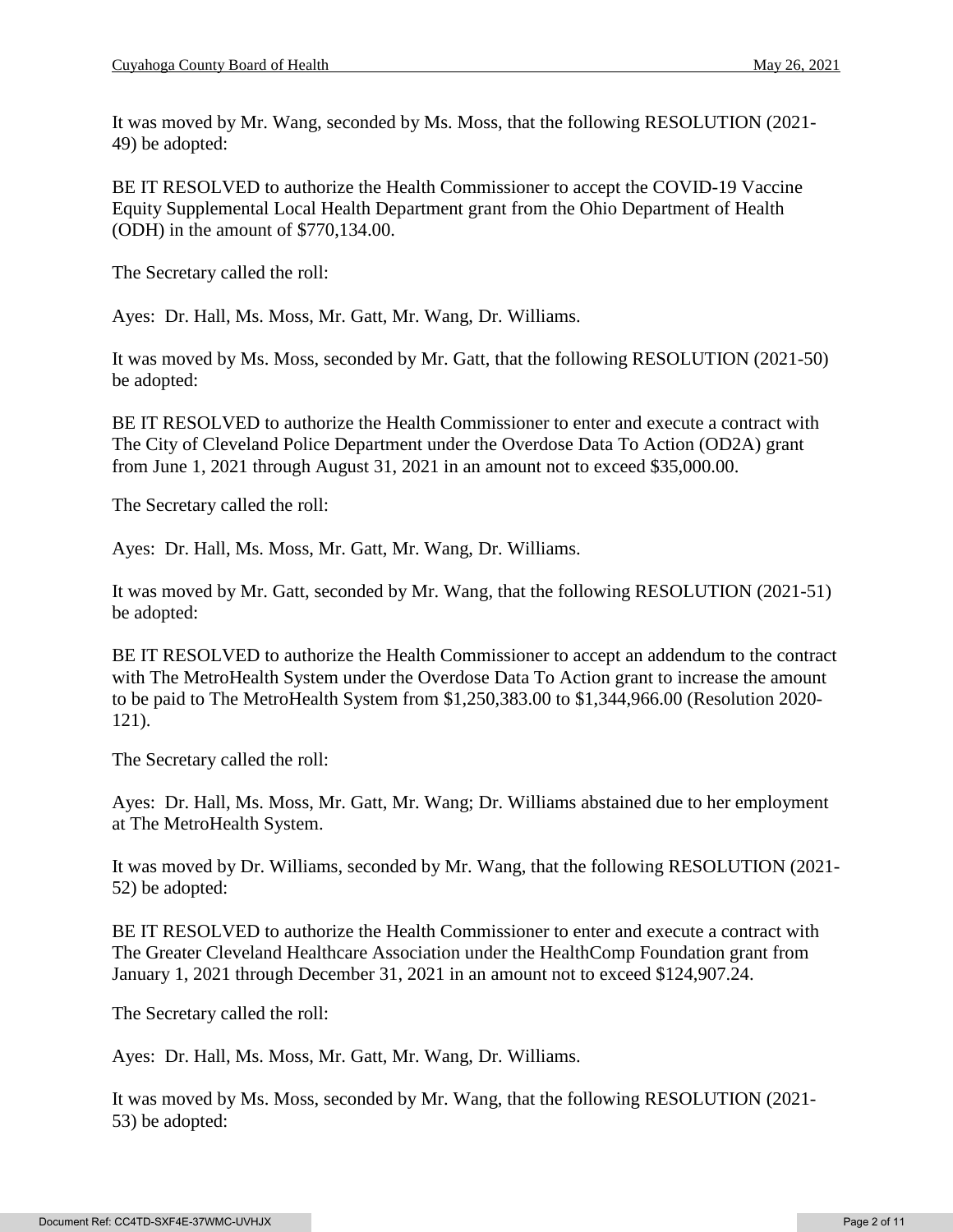BE IT RESOLVED to authorize the Health Commissioner to enter and execute contracts with the following agencies under the HRSA Ryan White Part A, Ending the HIV Epidemic and ODH HIV grants from March 1, 2021 through February 28, 2022 (ref. enclosed):

|                                               | Amount to be paid |
|-----------------------------------------------|-------------------|
|                                               | not to exceed     |
| A Vision of Change                            | 41,250.00<br>\$   |
| <b>AIDS</b> Healthcare Foundation             | \$<br>91,390.00   |
| <b>AIDS Taskforce of Greater Cleveland</b>    | 233,409.00<br>\$  |
| <b>Circle Health Services</b>                 | 154,872.00<br>\$  |
| Mercy Health                                  | 285,800.00<br>\$  |
| The MetroHealth System                        | \$1,488,515.00    |
| Near West Side Multi Service Corp             | 28,000.00<br>\$   |
| <b>Neighborhood Family Practice</b>           | \$<br>152,359.00  |
| Nueva Luz Urban Resource Center               | 484,314.00<br>\$  |
| <b>Promesa Consulting Group</b>               | \$<br>77,172.00   |
| Signature Health Inc.                         | \$<br>301,129.00  |
| University Hospitals Cleveland Medical Center | \$1,017,374.00    |
|                                               |                   |

The Secretary called the roll:

Ayes: Dr. Hall, Ms. Moss, Mr. Gatt, Mr. Wang; Dr. Williams abstained due to her employment at The MetroHealth System.

It was moved by Mr. Wang, seconded by Ms. Moss, that the following RESOLUTION (2021- 54) be adopted:

BE IT RESOLVED to authorize the Health Commissioner to enter and execute an addendum to the contract with Better World Advertising under the Ending the HIV Epidemic (EtHE) and the HIV/STI Prevention grants to increase the amount to be paid to Better World Advertising from \$99,000.00 to \$233,484.00 (Resolution 2021-16).

The Secretary called the roll:

Ayes: Dr. Hall, Ms. Moss, Mr. Gatt, Mr. Wang, Dr. Williams.

It was moved by Dr. Williams, seconded by Mr. Gatt, that the following RESOLUTION (2021- 55) be adopted:

BE IT RESOLVED to approve Summer 2021 tuition for the following employees and amounts approved on May 3, 2021 by the Tuition Assistance Review Committee:

| Sheena Killings, Public Health Nurse, MSN               | \$4,000.00 |
|---------------------------------------------------------|------------|
| Lori Quirino, Public Health Nurse, MSN                  | \$2,151.00 |
| Richard Stacklin, Data Analyst, MPH                     | \$1,905.00 |
| Clarence Williams, Disease Intervention Specialist, MPH | \$3,536.00 |

The Secretary called the roll:

Ayes: Dr. Hall, Ms. Moss, Mr. Gatt, Mr. Wang, Dr. Williams.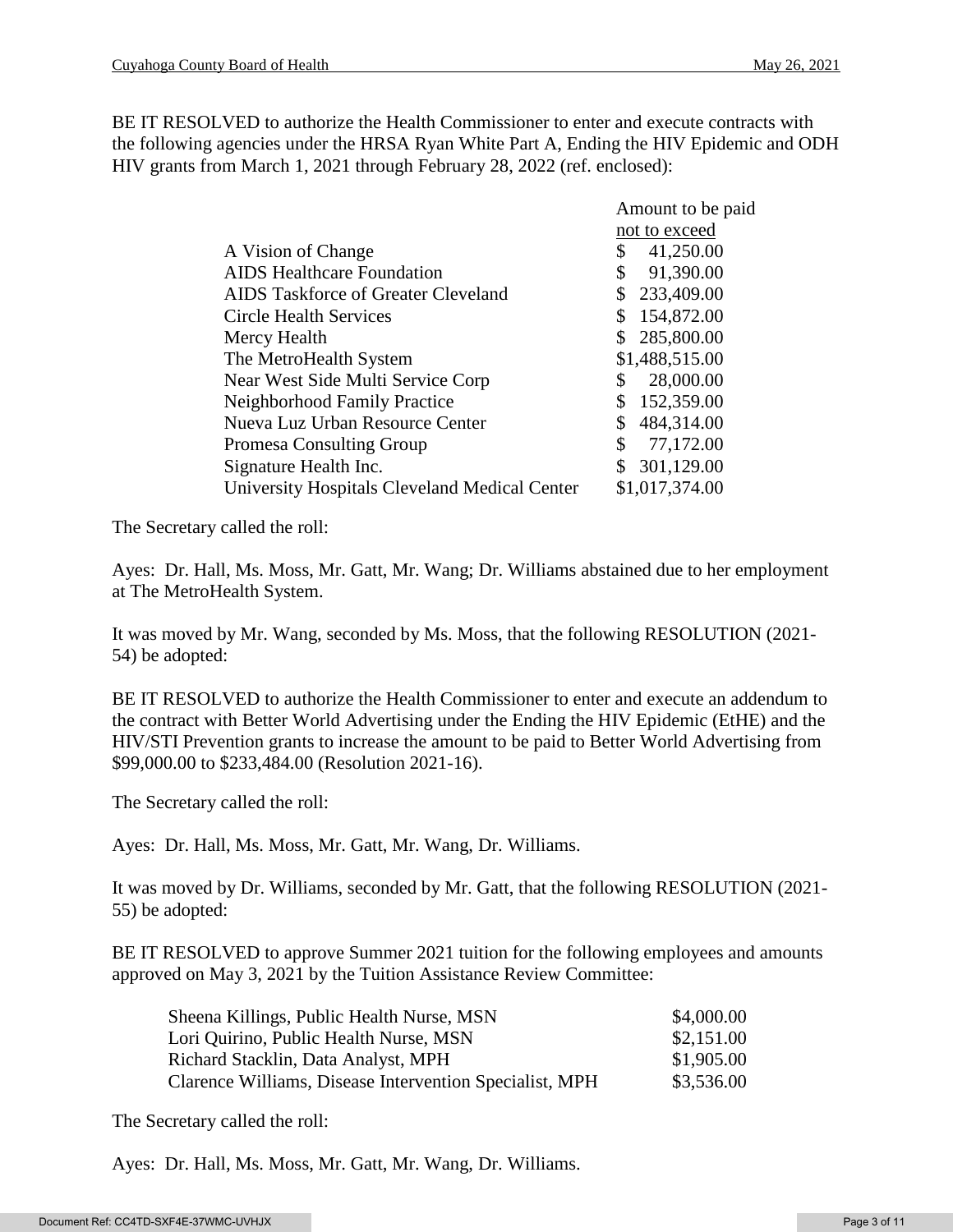It was moved by Dr. Williams, seconded by Dr. Hall, that the following RESOLUTION (2021- 56) be adopted:

BE IT RESOLVED to authorize payment for the contract and/or order with the following vendors:

| Vendor                   | Amount      | Date       | Purpose                           |
|--------------------------|-------------|------------|-----------------------------------|
| A & P Septic             | \$14,830.30 | 08/04/2020 | Homeowner septic tank replacement |
| A & P Septic             | \$14,430.30 | 08/04/2020 | Homeowner septic tank replacement |
| <b>American Pinnacle</b> | \$13,660.00 | 09/15/2020 | Lead remediation services         |
| Construction, Inc.       |             |            |                                   |

The Secretary called the roll:

Ayes: Dr. Hall, Ms. Moss, Mr. Gatt, Mr. Wang, Dr. Williams.

# **BOARD ORDERS, RULES, FEES OR REGULATIONS**

#### **FIRST READING:**

None

#### **SECOND READING:**

None

## **THIRD READING:**

None

It was moved by Ms. Moss, seconded by Mr. Wang, that the following RESOLUTION (2021- 57) be adopted:

BE IT RESOLVED that approval be given of the Consent Agenda as set forth in the attached schedules:

| Schedule A | <b>Appropriation Measures.</b>                 |
|------------|------------------------------------------------|
| Schedule B | Cash Transfers.                                |
| Schedule C | Routine Personnel Actions.                     |
| Schedule D | Employee Training and Travel Expenses.         |
| Schedule E | Approval of Vouchers. (Available upon request) |
| Schedule F | CRC Report and Other Contracts.                |
|            |                                                |

The Secretary called the roll:

Ayes: Dr. Hall, Ms. Moss, Mr. Gatt, Mr. Wang, Dr. Williams.

Health Commissioner's Report – (10:23 a.m. – 10:58 a.m.) (1) COVID-19 Response Update (10:23 a.m. – 10:58 a.m.)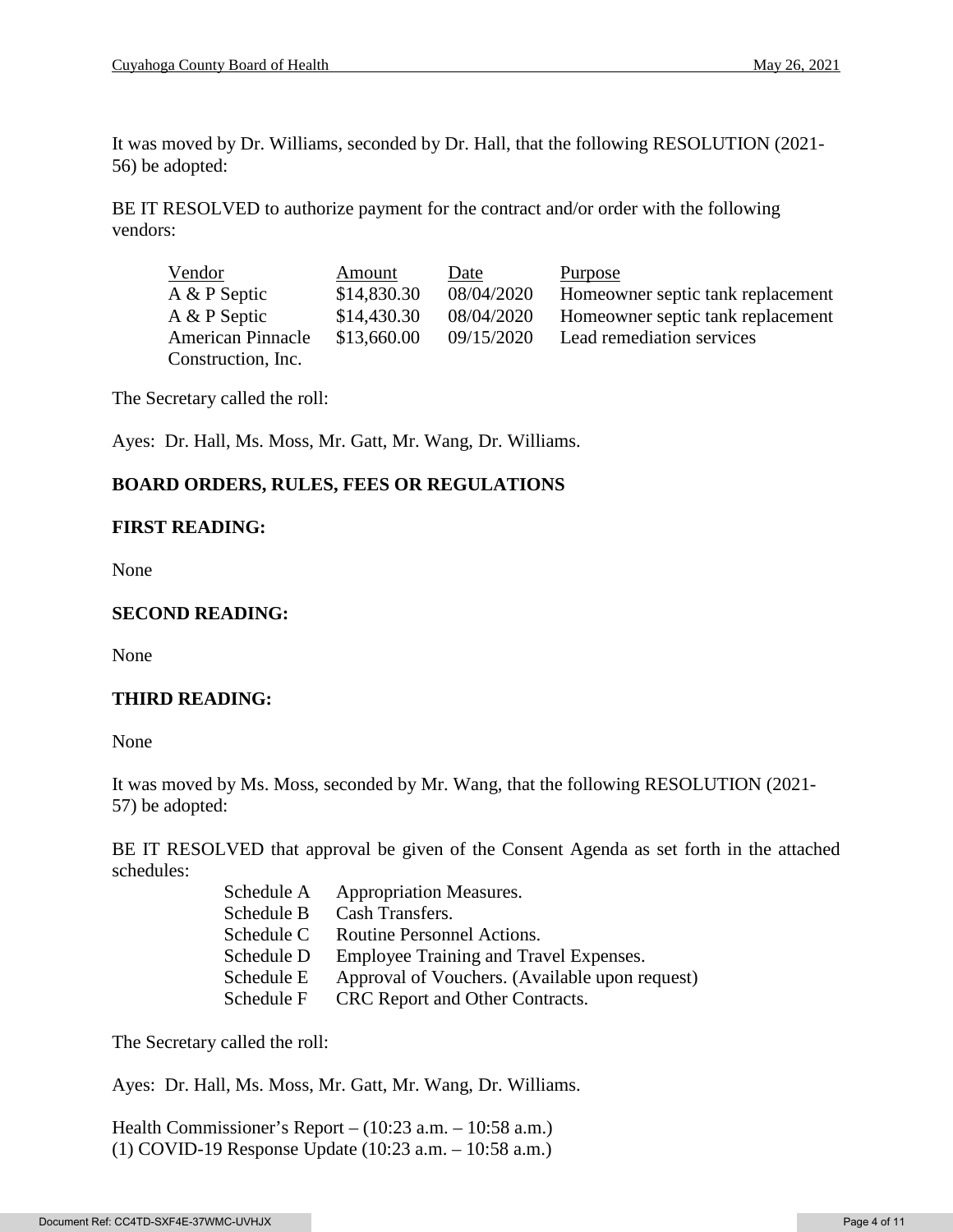Public and Staff Comments (three-minute maximum) – N/A.

It was moved by Mr. Gatt, seconded by Ms. Moss, that pursuant to Resolution 1993-43 and O.R.C. Sec 121.22 the Board Adjourn to Executive Session to discuss personnel issues.

The Secretary called the roll:

Ayes: Dr. Hall, Ms. Moss, Mr. Gatt, Mr. Wang, Dr. Williams.

Executive Session began at 11:10 a.m.

Dr. Hall left the meeting at 12:00 p.m.

Executive Session ended at 12:43 p.m.

Miscellaneous Business – N/A

Thereupon, it was moved by Mr. Gatt, seconded by Ms. Moss, that the following Motion be adopted:

BE IT RESOLVED that the meeting be adjourned at 12:49 p.m.

The Secretary called the roll:

Ayes: Ms. Moss, Mr. Gatt, Mr. Wang, Dr. Williams.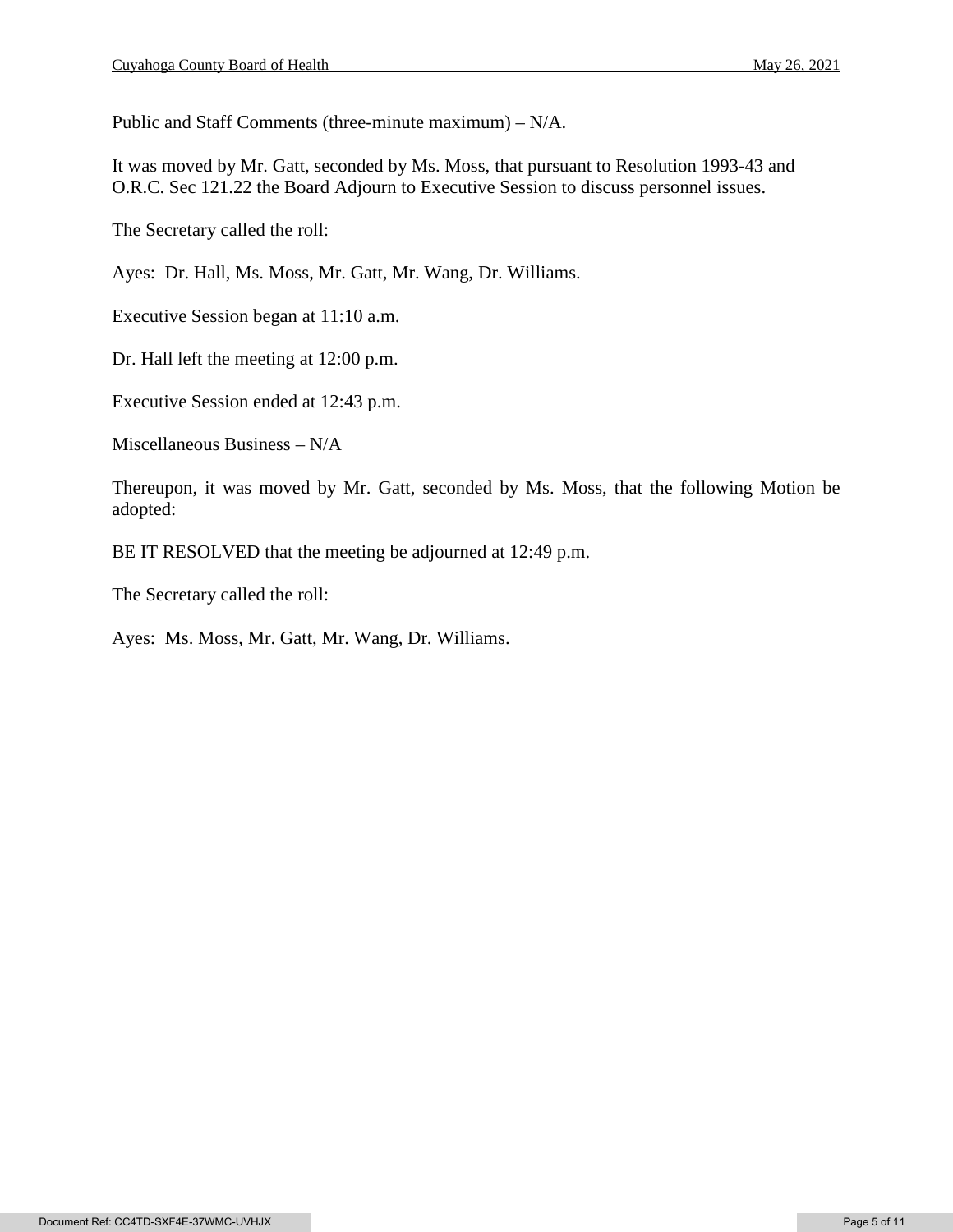# **SCHEDULE A APPROPRIATION MEASURES**

- 1. Establish Budgets
	- A. Establish a budget for the 2021 Dental Sealant grant in the amount of \$45,000.00 (ref. enclosed).
	- B. Establish a budget for the 2020/2021 COVID-19 Vaccine Equity Supplemental Local Health Department (VE21) grant in the amount of \$770,134.00 (ref. enclosed).
- 2. Budget Revisions
	- A. Budget revision in the 2019/2022 Bathing Beach grant to increase the budget by \$48,333.00 (ref. enclosed).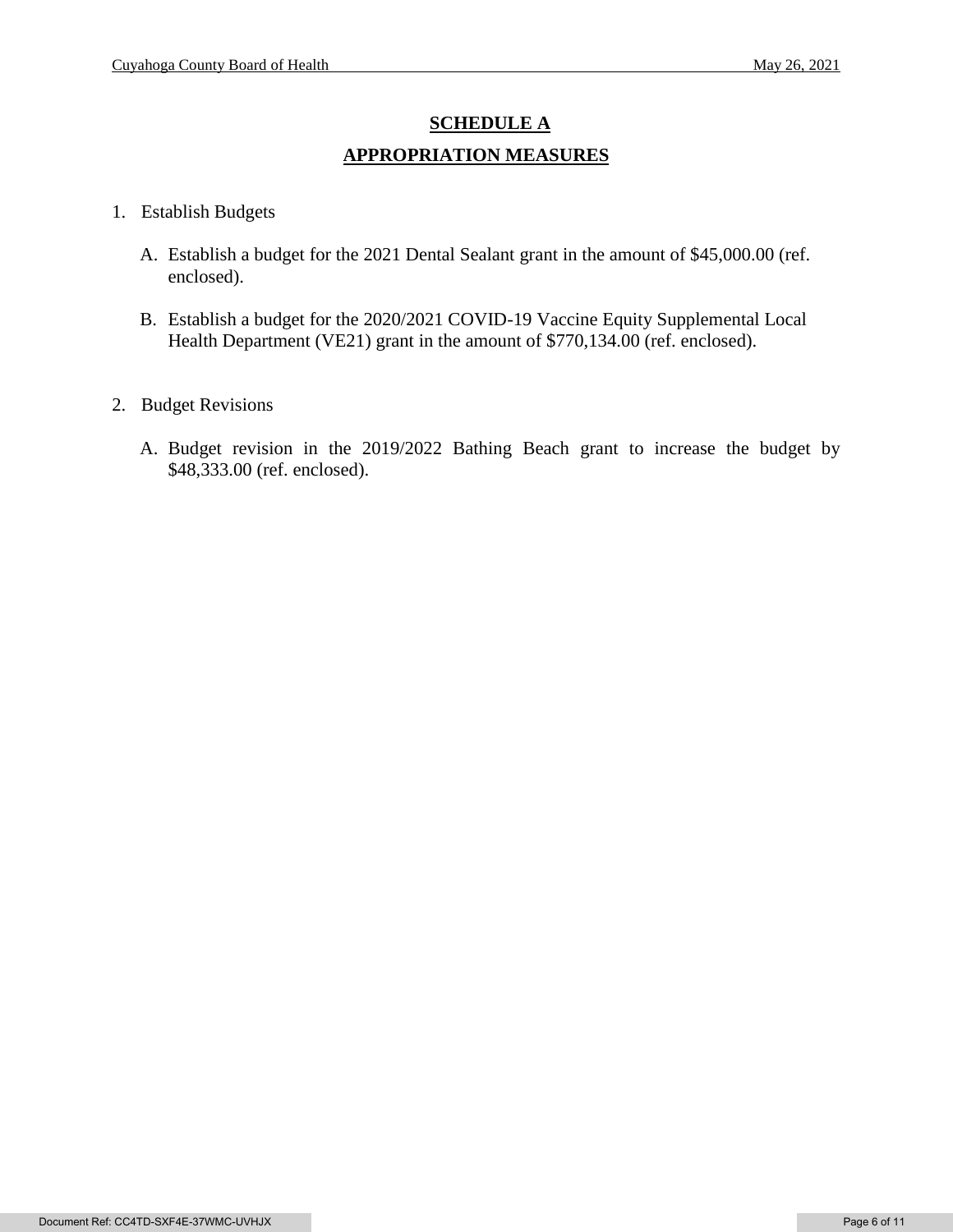# **SCHEDULE B CASH TRANSFERS**

1. Operating Transfers

None

2. Residual Equity Transfers

None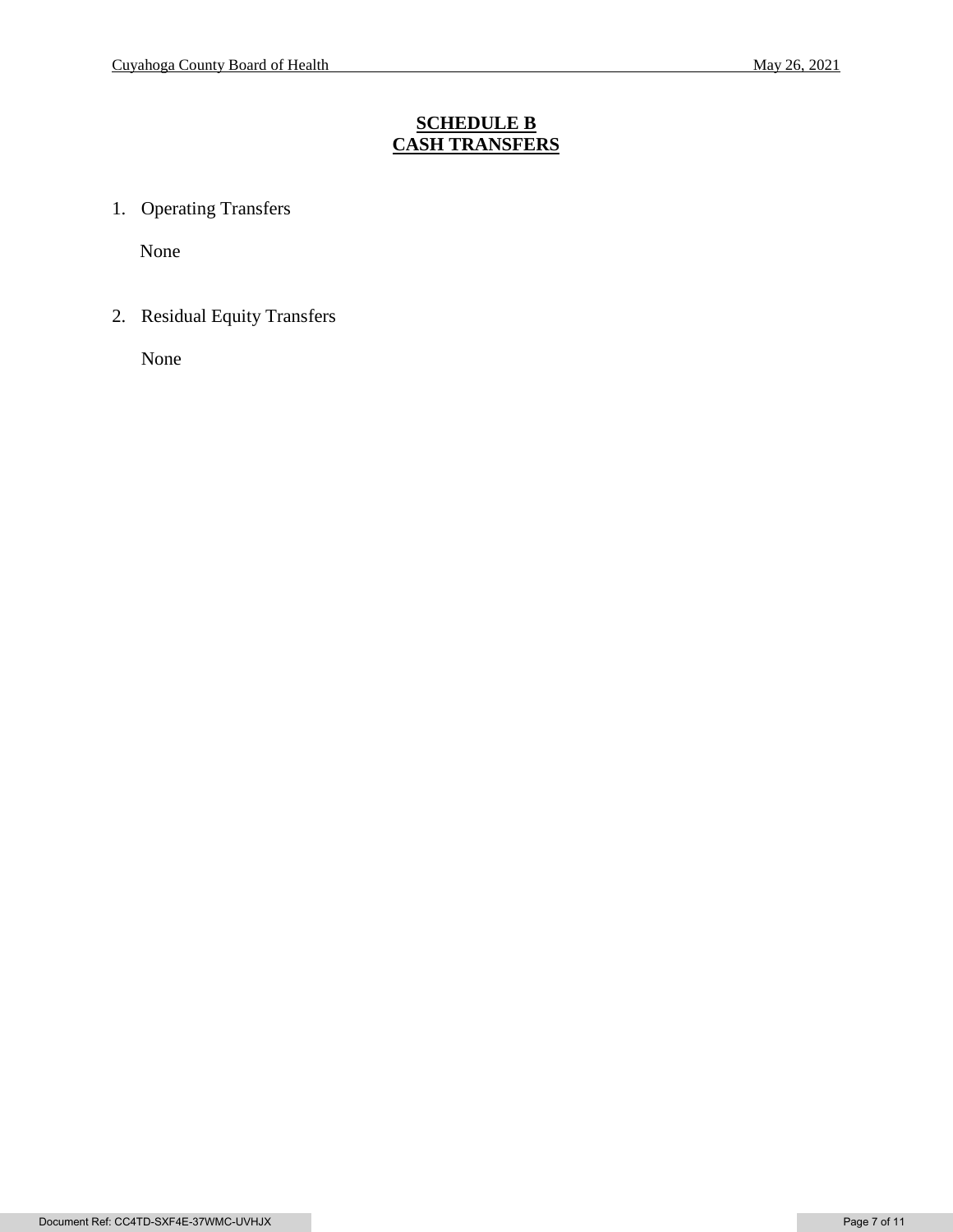#### **SCHEDULE C ROUTINE PERSONNEL ACTIONS**

Unless otherwise specifically indicated, said appointments shall be effective as of the beginning of the next pay period following completion and satisfaction of any post offer requirements and signature as determined by the Director of Organizational Development.

Ratify Appointment(s):

- A. Ashley Hoegler, Student Environmental Worker, \$11.00 per hour, effective June 7, 2021.
- B. Khandi King, Data Analyst, Grade E, \$53,968.00 annually, effective May 24, 2021.
- C. Jazmine Kirkland, Data Analyst, Grade E, \$53,968.00 annually, effective May 24, 2021.

Appointment(s):

- A. Erin Elszasz, Public Health Nurse Supervisor, Grade F, \$63,817.77 annually.
- B. Yancey Quinn, IT & Informatics Supervisor, Grade F, \$63,817.77 annually.

Student Appointment(s):

Najeebah Shine, Director of Organizational Development, asking permission from the Board to use the end date of October 31, 2021 for all student appointments.

- A. Ashley Hoegler, Student Environmental Worker, \$11.00 per hour, effective June 7, 2021.
- B. Rebecca Ebiana, Student Environmental Worker, \$11.00 per hour, effective May 24, 2021.

Promotion(s):

A. Lavone Lee, Grant Program Manager, Grade E, at a salary of \$70,311.02 annually with a one-time lump sum payment of 4% (\$2,812.44), effective June 21, 2021.

Resignation(s):

A. Angela Perez, Medical Secretary, effective April 30, 2021.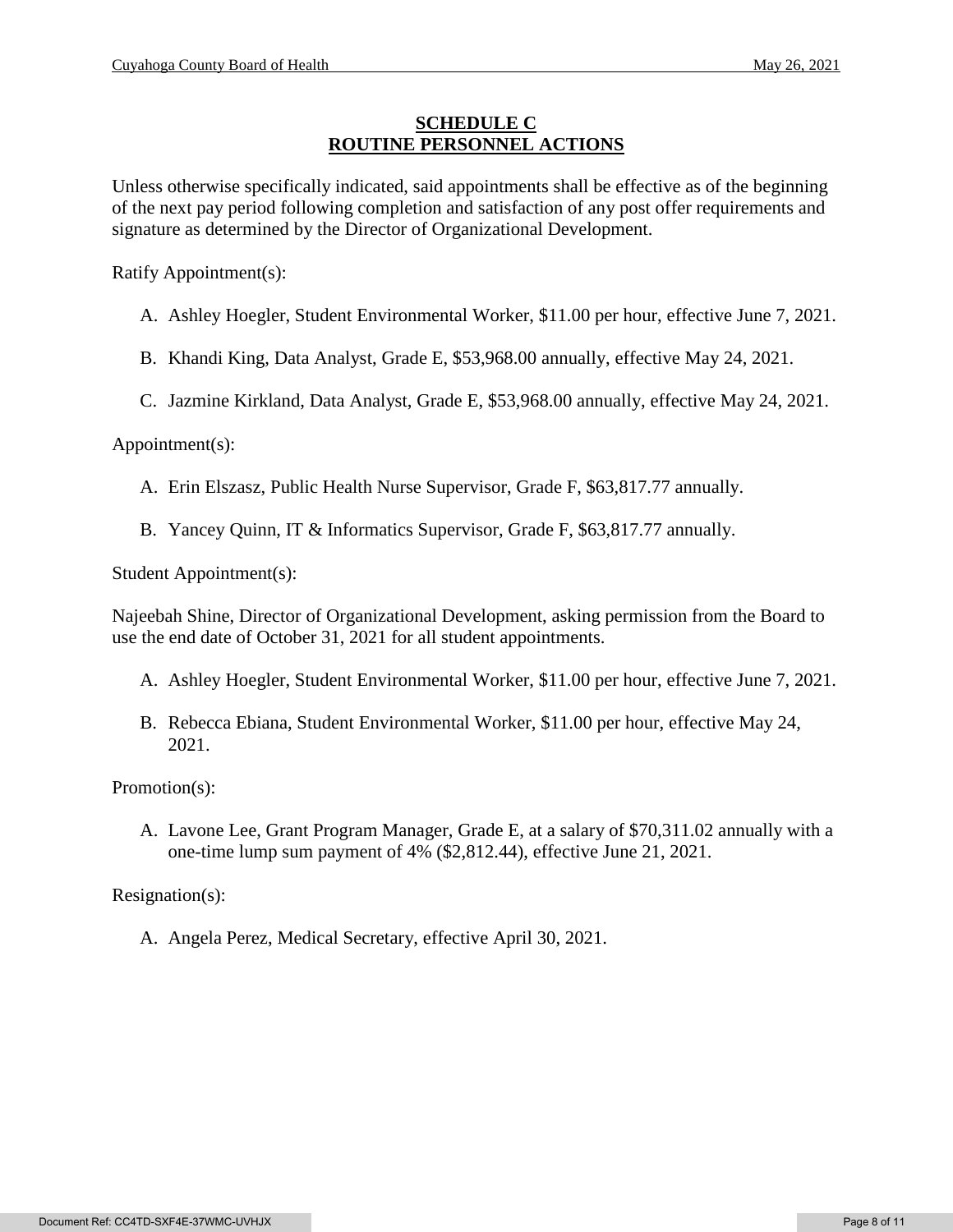## **SCHEDULE D EMPLOYEE TRAINING AND TRAVEL EXPENSES**

# **Administration**

None

Environmental Public Health

None

Epidemiology, Surveillance and Informatics

None

Prevention and Wellness

a. Alison Patrick to 2021 School Nutrition Association (SNA) of Ohio Annual Conference – June 15-17, 2021 – Columbus.

\*Professional education under ONA contract.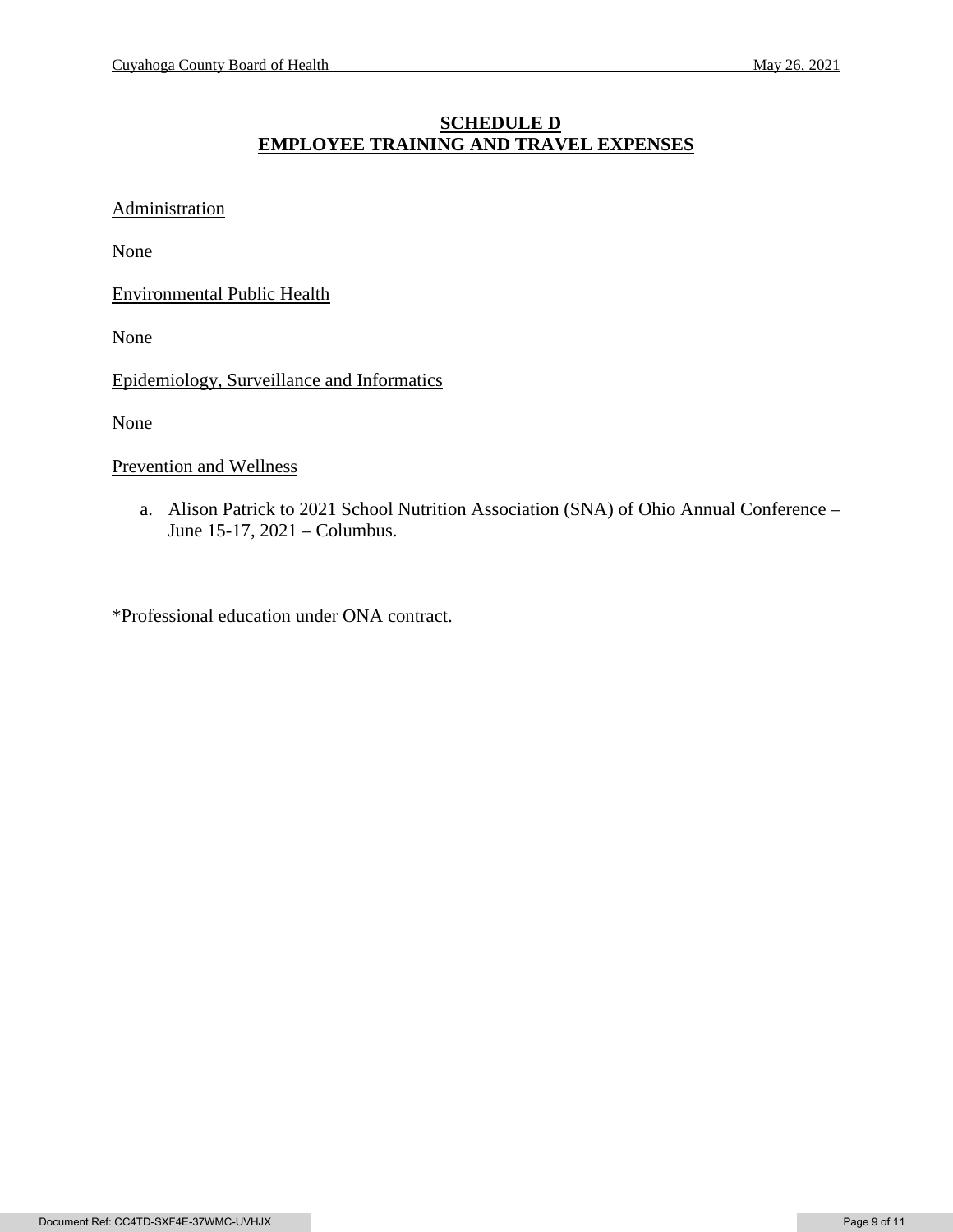#### **SCHEDULE F CRC REPORT AND OTHER CONTRACTS**

#### A. CRC Report

1. May 4, 2021 Meeting (ref. enclosed):

Contract Authorizations

CRC 2021-39: TNT Construction - \$19,100.00

Contract Approvals

CRC 2021-40: Radio One - \$7,000.00

CRC 2021-41: Addendum - Care Alliance - to decrease the amount from \$40,000.00 to \$29,964.04

CRC 2021-42: Contracts - Conceptual Geniuses \$2,393.75 WOVU Burten, Bell, Carr Community Radio \$3,000.00

2. May 18, 2021 Meeting (ref. enclosed):

No Exchange of Funds

CRC 2021-43: Addendum - American Builders and Applicators - to extend the end of the contract period from May 11, 2021 to June 25, 2021

Contract Authorizations

CRC 2021-44: American Builders & Applicators - \$24,400.00

CRC 2021-45: American Builders & Applicators - \$17,000.00

Contract Approvals

CRC 2021-46: Lamar - \$6,300.00

CRC 2021-47: Contracts-Family Planning Services of Lorain County \$21,000.00 Far West Side \$ 6,500.00

CRC 2021-48: Richardson Compensation Consulting, LLC - \$24,500.00

#### B. Other Contracts

None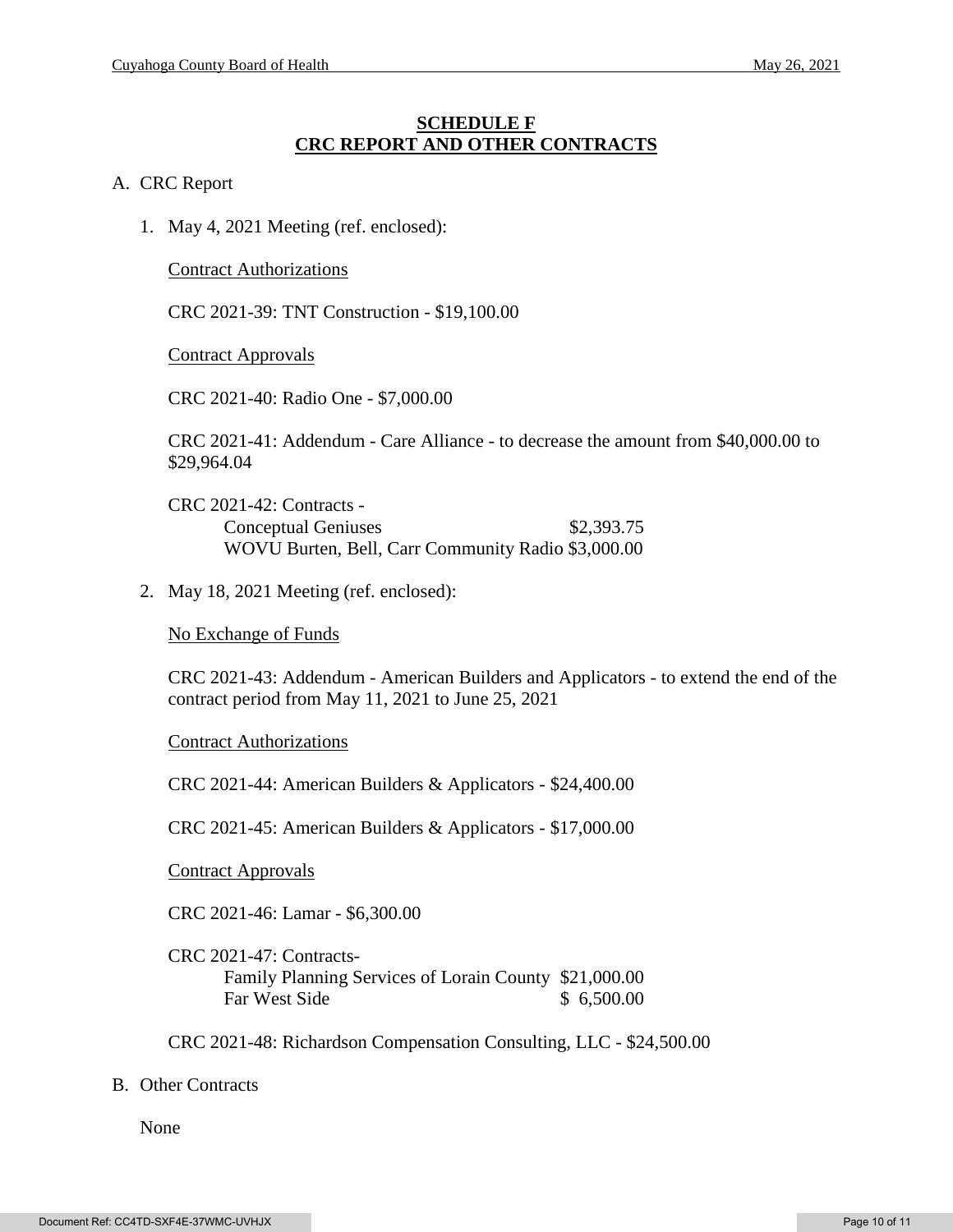# **CUYAHOGA COUNTY BOARD OF HEALTH**

Terry Allau Gregory Hall<br>Terry Allan, Secretary Dr. Gregory L. Hall, President

Dr. Gregory L. Hall, President